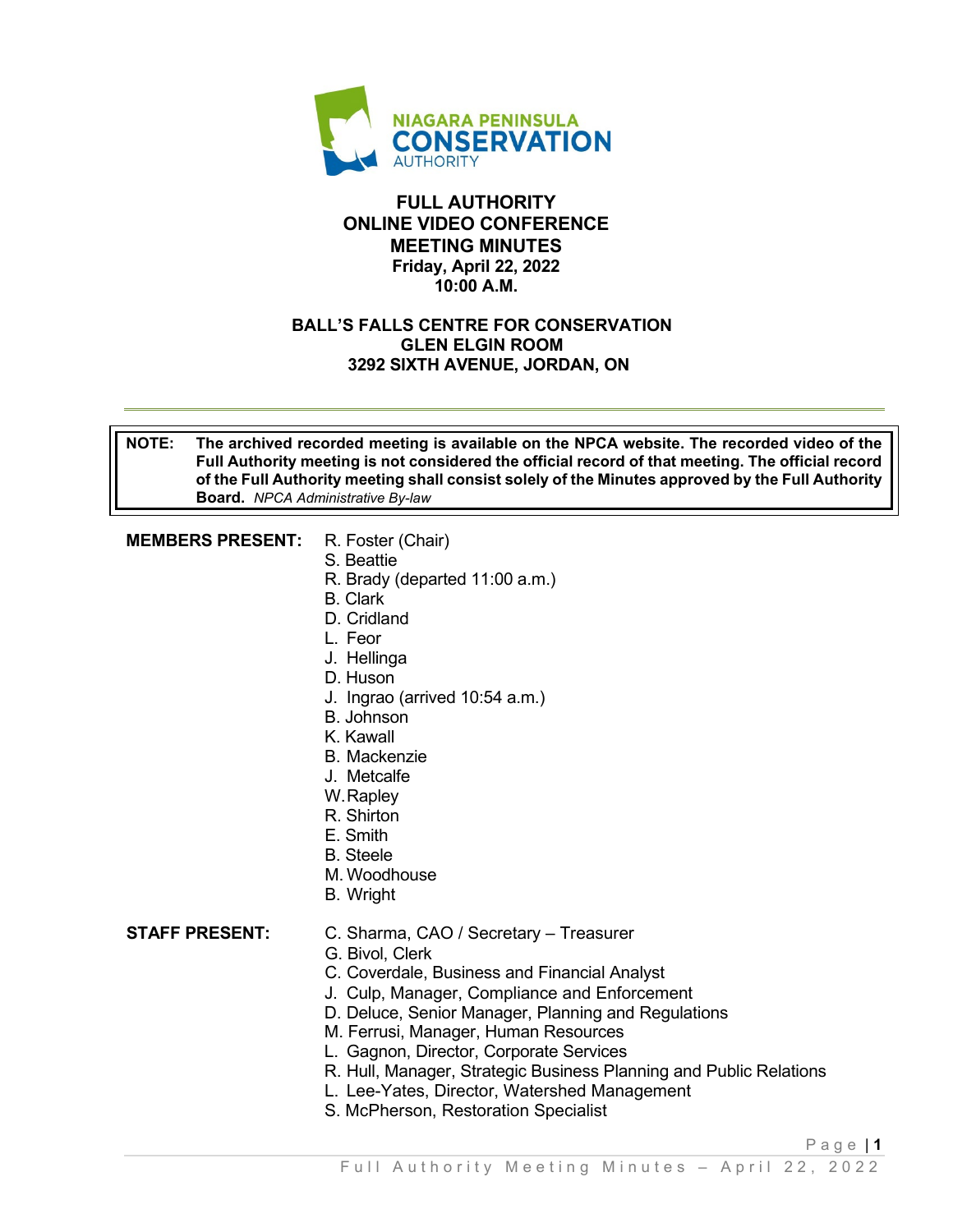- S. Mastroianni, Manager, Planning and Development
- S. Miller, Senior Manager, Water Resources
- A. Parks, Manager, Planning Ecology
- G. Shaule, Administrative Assistant
- S. Shah, Administrative Assistant
- G. Verkade, Senior Manager, Integrated Watershed Planning / Information Management

#### **OTHERS PRESENT:** D. Marks, KPMG

Chair Foster called the meeting to order at 10:01 a.m..

## 1. APPROVAL OF AGENDA

Resolution No. FA-31-2022 Moved by Member Shirton Seconded by Member Steele

### **THAT** agenda for the Full Authority Meeting agenda dated April 22, 2022 **BE APPROVED**. **CARRIED CARRIED**

# 2. DECLARATIONS OF CONFLICT OF INTEREST

Due to his volunteer position with the Niagara 2022 Canada Summer Games, Chair Foster declared a perceived conflict of interest at the onset of agenda item 13. b) New Business, being a resolution regarding the NPCA's interest in future use and environmental enhancement of 12 Mile Creek Valley after the conclusion of the summer games. He did not comment or otherwise participate in deliberation of this matter.

By virtue of her employment with Brock University and its partnership with Niagara 2022 Canada Summer Games, Member Huson also declared a perceived conflict of interest in respect of New Business item 13. b). She did not comment or otherwise participate in deliberation of this matter.

## 3. APPROVAL OF MINUTES

### a) Minutes of the Full Authority Meeting dated March 25, 2022

Resolution No. FA-32-2022 Moved by Member Johnson Seconded by Member Cridland

**THAT** the minutes of the Full Authority Meeting dated March 25, 2022 **BE APPROVED**.

 **CARRIED**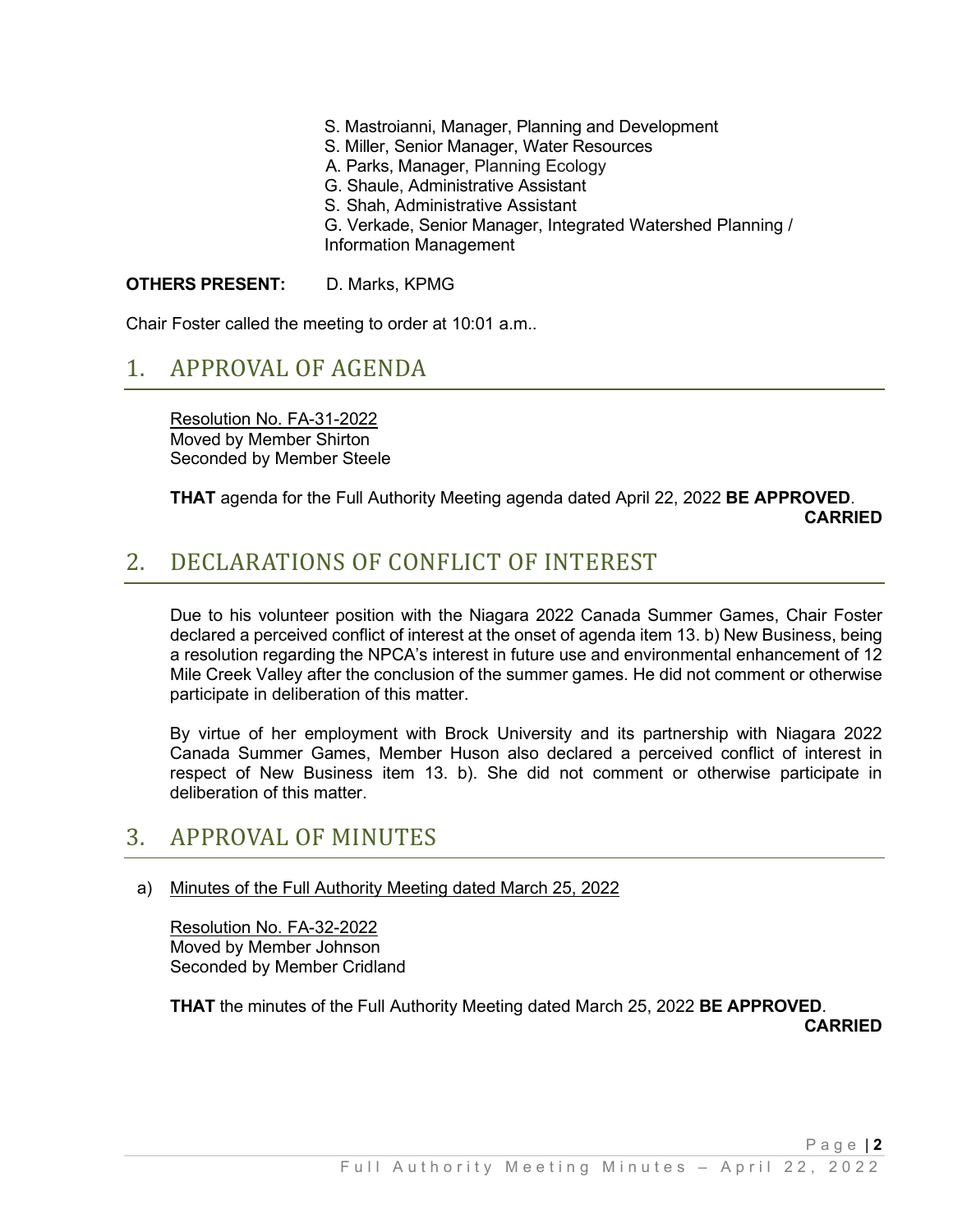# 4. CHAIR'S UPDATE

Chair Foster spoke on NPCA participation at the Conservation Ontario Annual General Meeting, a planned golf tournament and the late Mickey DiFruscio's Directors' Challenge for donations to the Niagara Peninsula Conservation Foundation.

# 5. CORRESPONDENCE

- a) Correspondence from Conservation Ontario dated March 28, 2022 to Mirek Tybinkowski, Great Lakes and Inland Waters Branch RE: Conservation Ontario's Comments on the "Municipal Wastewater and Stormwater Management in Ontario Discussion Paper" (ERO# 019-4967)
- b) Correspondence dated March 28, 2022 from Doug Hamilton, Niagara 2022 Canada Summer Games RE: NPCA's Letter of December 1, 2021
- c) Correspondence from Guy Graveline and Friends of 12 Mile Creek dated April 8, 2022 RE: Permit No. 202101405
- d) Correspondence dated March 31, 2022 from Mike Anderson, Chair, St. Catharines Environmental Alliance RE: Creation of a Mountain Bike Racing Trail for the Canada Summer Games – Members posed questions to staff. It was noted that a resolution would be presented on the agenda under New Business in respect of future use of the 12 Mile Creek Valley.

Resolution No. FA-33-2022 Moved by Member Cridland Seconded by Member Clark

**THAT** the following items of correspondence **BE RECEIVED**:

- Correspondence from Conservation Ontario dated March 28, 2022 to Mirek Tybinkowski, Great Lakes and Inland Waters Branch RE: Conservation Ontario's Comments on the "Municipal Wastewater and Stormwater Management in Ontario Discussion Paper" (ERO# 019-4967);
- Correspondence dated March 28, 2022 from Doug Hamilton, Niagara 2022 Canada Summer Games RE: NPCA's Letter of December 1, 2021;
- Correspondence from Guy Graveline and Friends of 12 Mile Creek dated April 8, 2022 RE: Permit No. 202101405; and
- Correspondence dated March 31, 2022 from Mike Anderson, Chair, St. Catharines Environmental Alliance RE: Creation of a Mountain Bike Racing Trail for the Canada Summer Games.

### **CARRIED**

Page | **3** 

# 6. PRESENTATIONS

a) Presentation by David Marks, KPMG RE: Financial Statements and Audit Findings - Lise Gagnon, Director, Corporate Services introduced David Marks, of KPMG who provided an overview of the financial statements and findings. Members posed questions to Ms. Gagnon and Mr. Marks. It was requested that through reporting to the Finance Committee, consideration be given to provision of additional detail in the disclosure notes on the accumulated surplus. The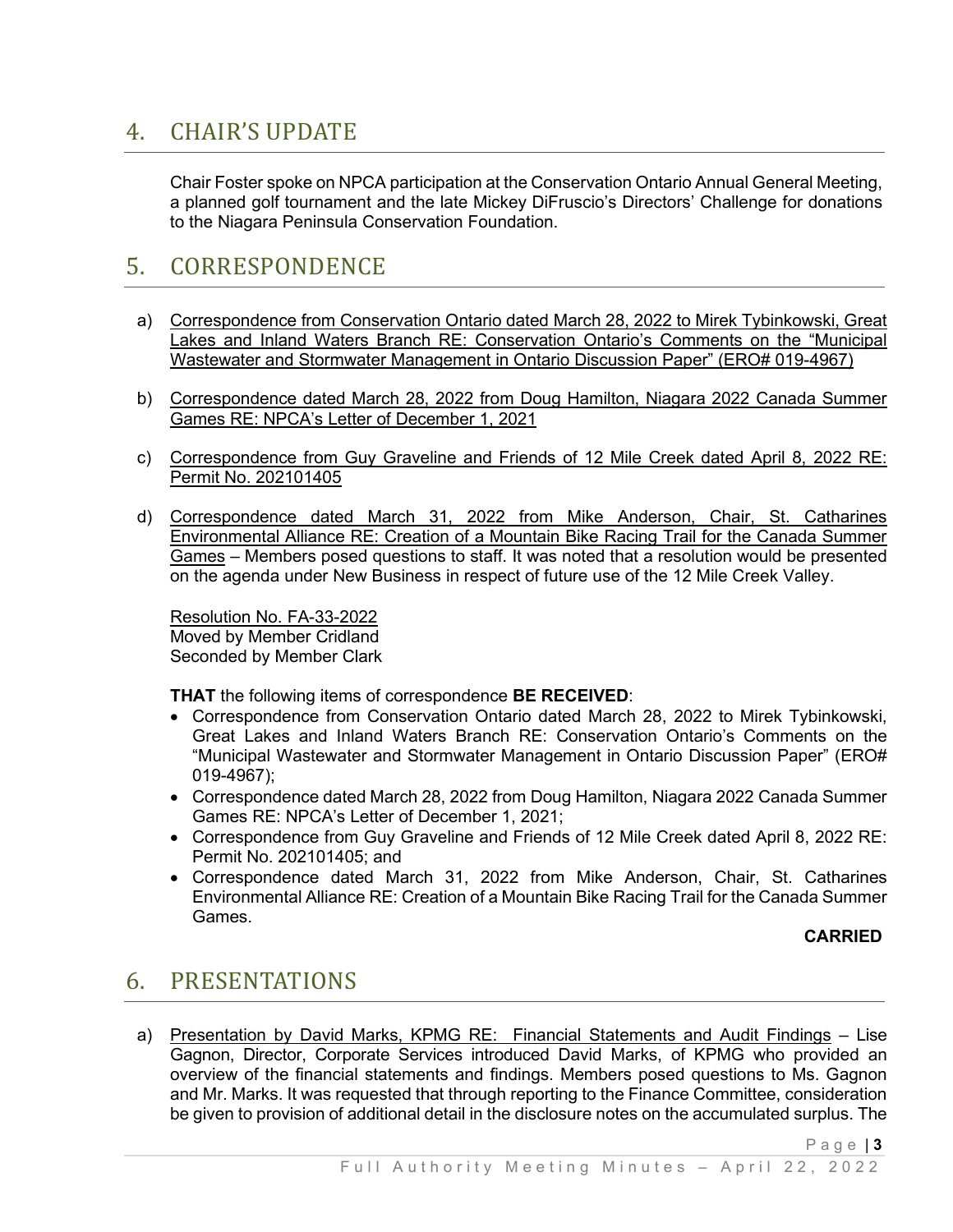related Report No. FA-11-22 RE: 2021 Audited Financial Statements and Audit Findings Report was presented on the agenda for deliberation as item 10. b).

b) PowerPoint Presentation by Rebecca Hull, NPCA Manager, Strategic Business Planning and Public Relations RE: NPCA 2021 Annual Report – This matter was further addressed on the agenda within Discussion Item 9. b) Report No. FA-16-22 RE: Draft 2021 Annual Report.

Resolution No. FA-34-2022 Moved by Member Metcalfe Seconded by Member Steele

**THAT** the following presentations **BE RECEIVED**:

- Presentation by David Marks, KPMG RE: Financial Statements and Audit Findings; and
- PowerPoint presentation by Rebecca Hull, NPCA Manager, Strategic Business Planning and Public Relations RE: NPCA 2021 Annual Report.

**CARRIED**

## 7. DELEGATIONS

None

### 8. CONSENT ITEMS

- a) Report No. FA-13-22 RE: Public Sector Salary Disclosure
- b) Report No. FA-14-22 RE: 2021 Health and Safety Year End Report
- c) Report No. FA-15-22 RE: Compliance and Enforcement 2022 Q1 Statistics

Resolution No. FA-35-2022 Moved by Member Clark Seconded by Member Feor

**THAT** the following reports **BE RECEIVED**:

- Report No. FA-13-22 RE: Public Sector Salary Disclosure;
- Report No. FA-14-22 RE: 2021 Health and Safety Year End Report; and
- Report No. FA-15-22 RE: Compliance and Enforcement 2022 Q1 Statistics.

**CARRIED**

### 9. DISCUSSION ITEMS

a) Report No. FA-01-22 RE: 2021 Restoration Program Highlights and 2022 Restoration Project Approvals – Stuart McPherson, NPCA Restoration Specialist addressed questions from the Board.

Resolution No. FA-36-2022 Moved by Member Shirton Seconded by Member Smith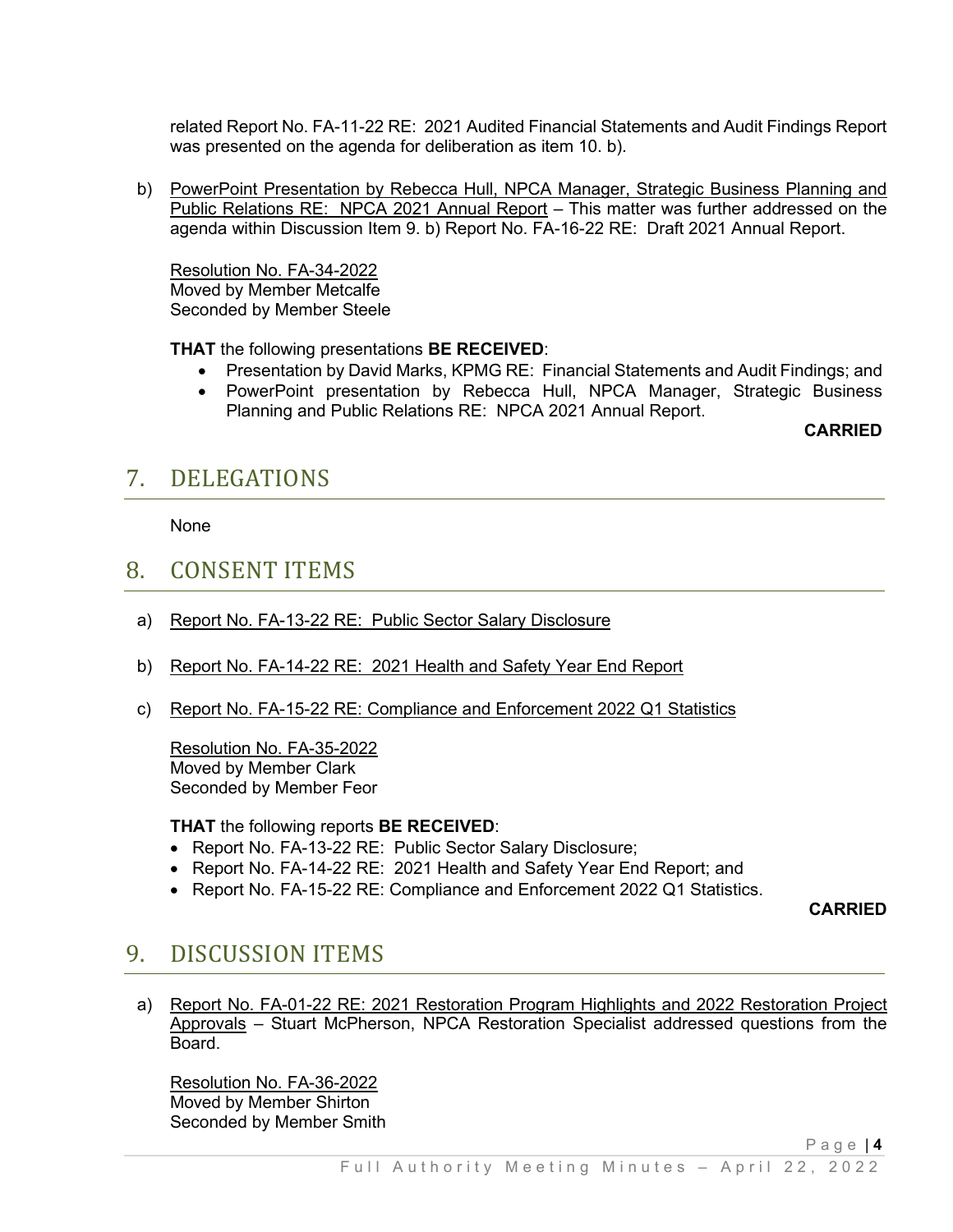- 1. **THAT** Report No. FA-01-22 RE: 2021 Restoration Program Highlights and 2022 Restoration Project Approvals **BE RECEIVED**.
- 2. **AND THAT** restoration projects selected from the November 2021 application intake (Appendix 1) **BE APPROVED**.

**CARRIED**

b) Report No. FA-16-22 RE: Draft 2021 Annual Report

Resolution No. FA-37-2022 Moved by Member Ingrao Seconded by Member Brady

- 1. **THAT** Report No. FA-16-22 RE: Draft 2021 Annual Report **BE RECEIVED** for information.
- 2. **AND FURTHER THAT** the final report **BE PUBLISHED** online and distributed to participating municipalities, community stakeholders, NPCA Public Advisory Committee, and the public in several media formats.

**CARRIED**

## 10. COMMITTEE ITEMS

### **10.1 FINANCE COMMITTEE**

a) Minutes of the Finance Committee meeting dated March 30, 2022

Resolution No. FA-38-2022 Moved by Member Beatty Seconded by Member Mackenzie

**THAT** the minutes of the Finance Committee meeting dated March 30, 2022 **BE RECEIVED**. **CARRIED**

b) Report No. FA-11-22 RE: 2021 Audited Financial Statements and Audit Findings Report

Resolution No. FA-39-2022 Moved by Member Cridland Seconded by Member Huson

- 1. **THAT** Report No. FA-11-22 RE: 2021 Audited Financial Statements and Audit Findings Report **BE RECEIVED**.
- 2. **THAT** the 2021 Audited Financial Statements and the 2021 Audit Findings Report **BE APPROVED**.

#### **CARRIED**

c) Report No. FA-12-22 RE: 2022 Operating and Capital Budgets - FINAL - Lise Gagnon, Director of Corporate Services presented. Members posed questions. Member Clark expressed concerns with respect to levy funding and the allocation of revenues generated from conservation areas within the City of Hamilton. C.A.O. Sharma spoke on new legislation and the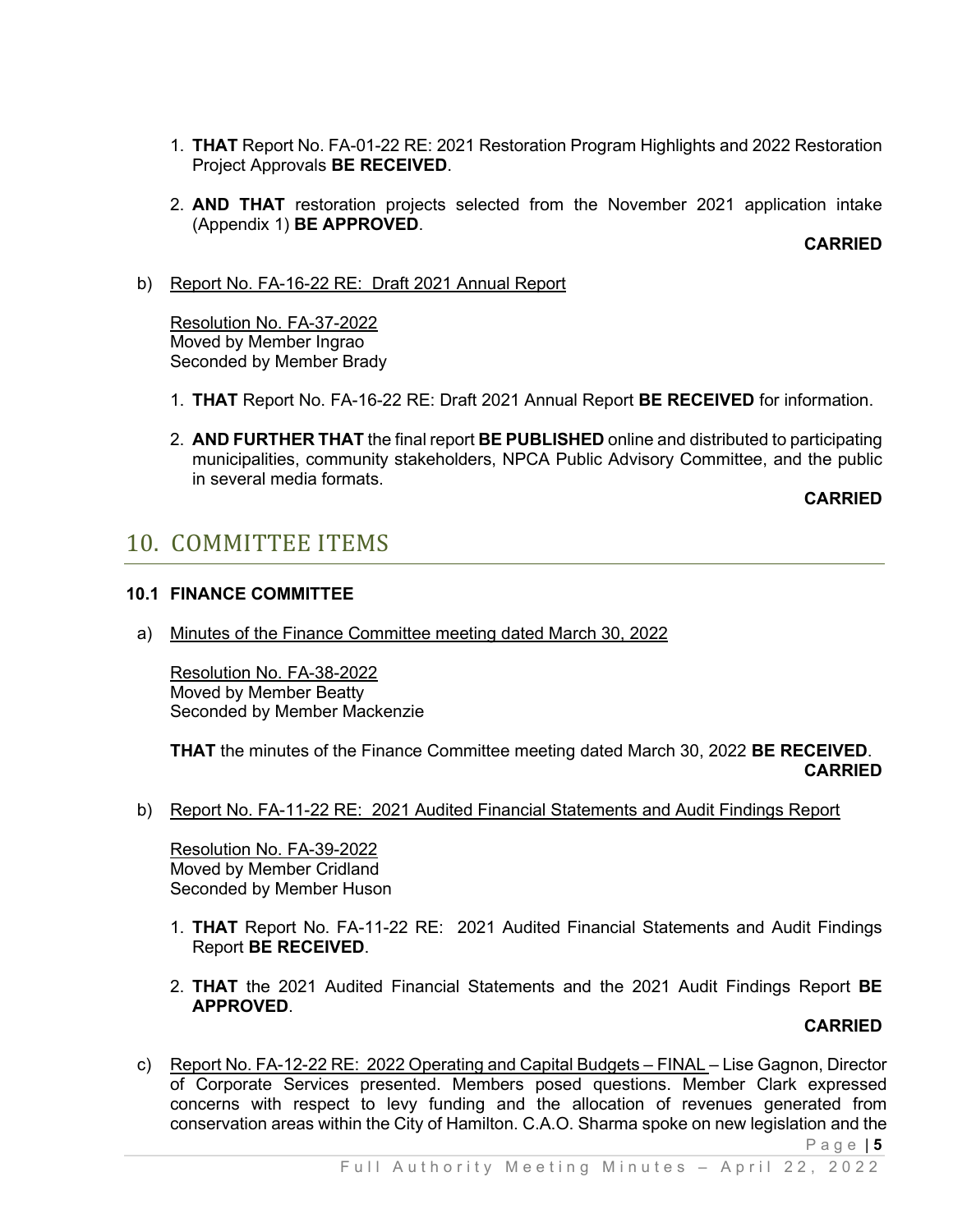changes to come into effect with the 2024 budget. Member Kawall expressed concern with respect to the status and use of capital reserves.

Resolution No. FA-40-2022 Moved by Member Shirton Seconded by Member Smith

- 1. **THAT** Report No. FA-12-22 RE: 2022 Operating and Capital Budgets FINAL **BE APPROVED**.
- 2. **THAT** in accordance with the Board approved Reserves Policy, the amount of \$1,147,240 **BE ALLOCATED** from Reserves to fund ongoing initiatives carried over from 2021 as per details provided in this report.
- 3. **AND FURTHER THAT** the 2022 Unfunded Budget Priorities list attached as Appendix 1 **BE ADOPTED** and staff **BE AUTHORIZED** to update the list and address critical pressures as funding becomes available through external funding sources and/or within the approved budget.

**CARRIED**

#### **10.2 GOVERNANCE COMMITTEE**

a) Minutes of the Governance Committee meeting dated March 31, 2022

Resolution No. FA-41-2022 Moved by Member Ingrao Seconded by Member Woodhouse

**THAT** the minutes of the Governance Committee meeting dated March 31, 2022 **BE RECEIVED**.

**CARRIED**

Page | **6** 

## 11. NOTICES OF MOTION

None

### 12. MOTIONS

### 13. NEW BUSINESS

- a) C.A.O. Verbal Update Ms. Sharma spoke on the hybrid 'return to work' policy being implemented for staff at the NPCA offices and the plans to reopen offices to the public in May. Members raised questions about opening the gallery to the public at Board meetings and reversion to an earlier start time.
- b) Motion on NPCA Interest in Future Use and Environmental Enhancement of 12 Mile Creek Valley – At the commencement of this discussion, Member Huson declared a perceived conflict of interest in relation to this item. Chair Foster also declared a perceived conflict of interest and turned the meeting over to Vice Chair Metcalfe who presided over the debate and vote on the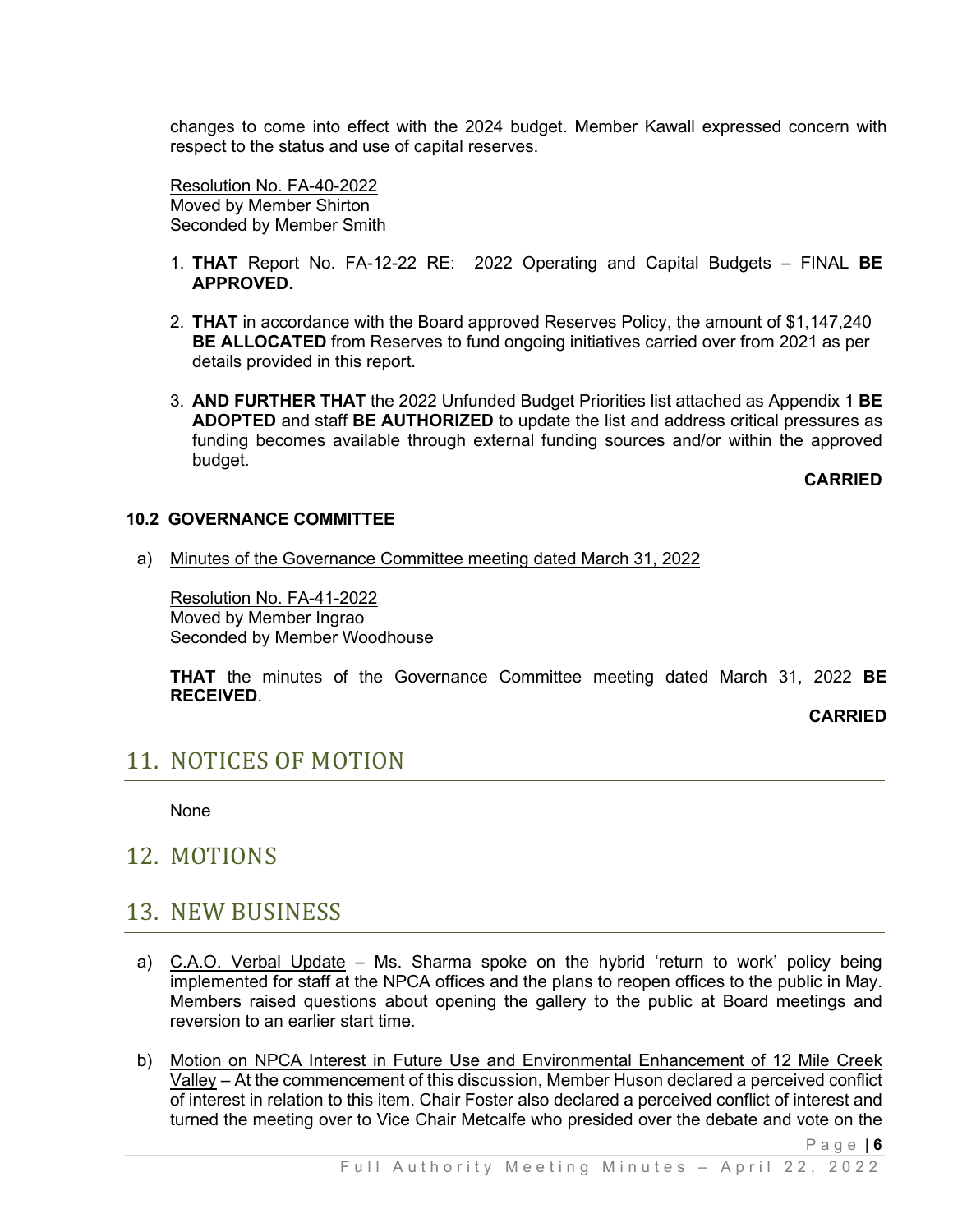following motion:

Resolution No. FA-42-2022 Moved by Member Smith Seconded by Member Steele

**WHEREAS** the NPCA issued a permit to Ontario Power Generation (OPG) and Canada Summer Games Host Society Inc. on November 12<sup>th</sup>, 2021 for the purpose of "Phase One: Trail Maintenance and Mountain Bike Features for Canada Games";

**AND WHEREAS** the NPCA sent correspondence to Canada Summer Games on December 1<sup>st</sup>, 2021 concerning the intended future use of the site being prepared for Summer Games 2022 and received a response from the Summer Games Chair on March  $28<sup>th</sup>$ , 2022 indicating ongoing negotiations between the City of St. Catharines and OPG regarding a Recreational Use Master Plan that will address future use of the 12 Mile Creek Trail;

#### **NOW THEREFORE, BE IT RESOLVED:**

- 1. **THAT** the City of St. Catharines and OPG **BE ADVISED** of the NPCA's ongoing interest in future use and environmental enhancement of the 12 Mile Creek Valley.
- 2. **THAT** any future high intensity use of the 12 Mile Creek Valley **BE SUBJECT** to slope stability, environmental impact studies and/or other technical works deemed appropriate by NPCA staff.
- 3. **AND FURTHER THAT** the City of St Catharines and Ontario Power Generation **BE** so **ADVISED**.

**CARRIED**

| <b>Recorded Vote:</b>  | Yea                     | <b>Nay</b>   |
|------------------------|-------------------------|--------------|
| <b>Stew Beattie</b>    |                         | X            |
| <b>Brad Clark</b>      |                         | $\mathbf{X}$ |
| Donna Cridland         | X                       |              |
| Leah Feor              | $\mathbf{X}$            |              |
| Rob Foster             |                         |              |
| Jack Hellinga          | X                       |              |
| Diana Huson            |                         |              |
| John Ingrao            | $\mathbf x$             |              |
| Brenda Johnson         |                         | $\mathbf x$  |
| Ken Kawall             | $\mathbf{x}$            |              |
| <b>Bruce Mackenzie</b> |                         | X            |
| John Metcalfe          |                         | $\mathbf x$  |
| <b>Bill Rapley</b>     | $\mathbf{x}$            |              |
| Rob Shirton            |                         | $\mathbf{X}$ |
| <b>Ed Smith</b>        | $\mathbf{x}$            |              |
| <b>Bill Steele</b>     | $\mathbf{x}$            |              |
| Mal Woodhouse          | $\overline{\mathbf{x}}$ |              |
| <b>Brian Wright</b>    | X                       |              |